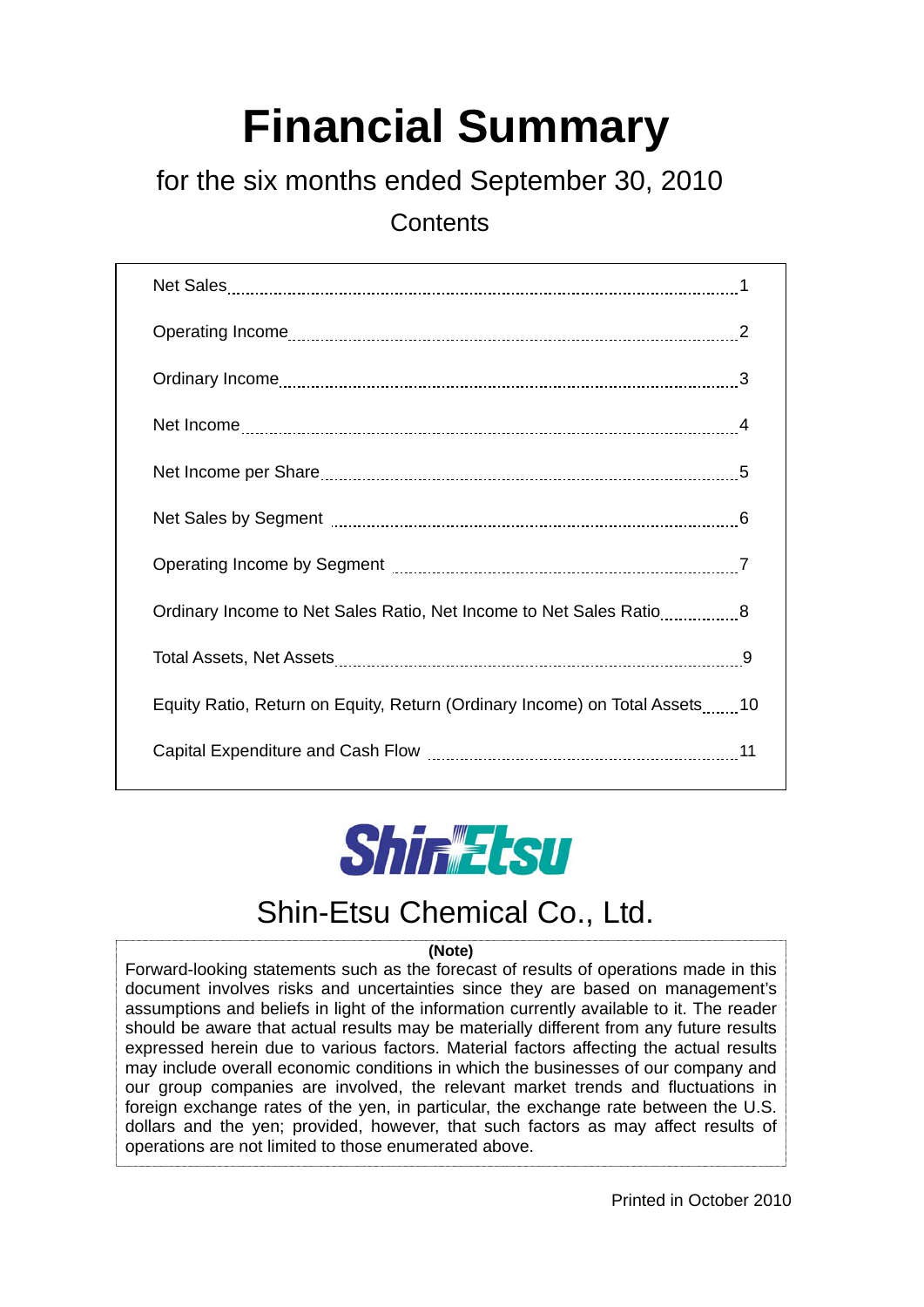

Net Sales



|                  |       |       |       |       |        |        |        |        |       | (100 millions of yen) |            |
|------------------|-------|-------|-------|-------|--------|--------|--------|--------|-------|-----------------------|------------|
|                  | 02/3  | 03/3  | 04/3  | 05/3  | 06/3   | 07/3   | 08/3   | 09/3   | 10/3  | 10/9<br>(First Half)  | 1/3<br>(E) |
| <b>Net Sales</b> | 7,751 | 7,975 | 8,328 | 9,675 | 11,279 | 13,047 | 13,764 | 12,008 | 9,168 | 5,236                 | 10,400     |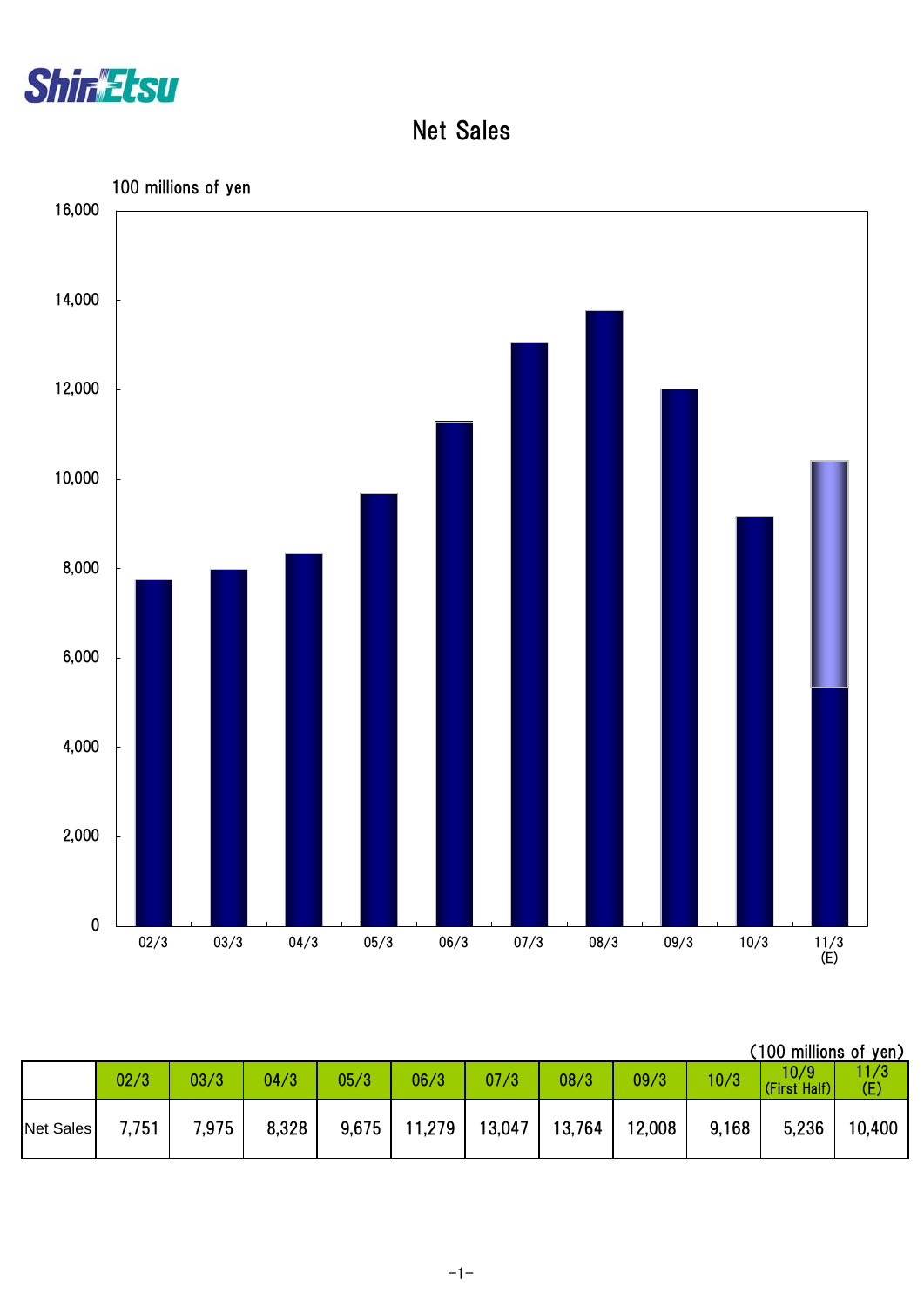

## Operating Income



|                     |      |      |      |       |      |       |       |       |      | (100 millions of yen) |             |
|---------------------|------|------|------|-------|------|-------|-------|-------|------|-----------------------|-------------|
|                     | 02/3 | 03/3 | 04/3 | 05/3  | 06/3 | 07/3  | 08/3  | 09/3  | 10/3 | 10/9<br>(First Half)  | 11/3<br>(E) |
| Operating<br>Income | ,147 | ,221 | ,256 | 1,517 | ,853 | 2,410 | 2,871 | 2,329 | ,172 | 761                   | ,480        |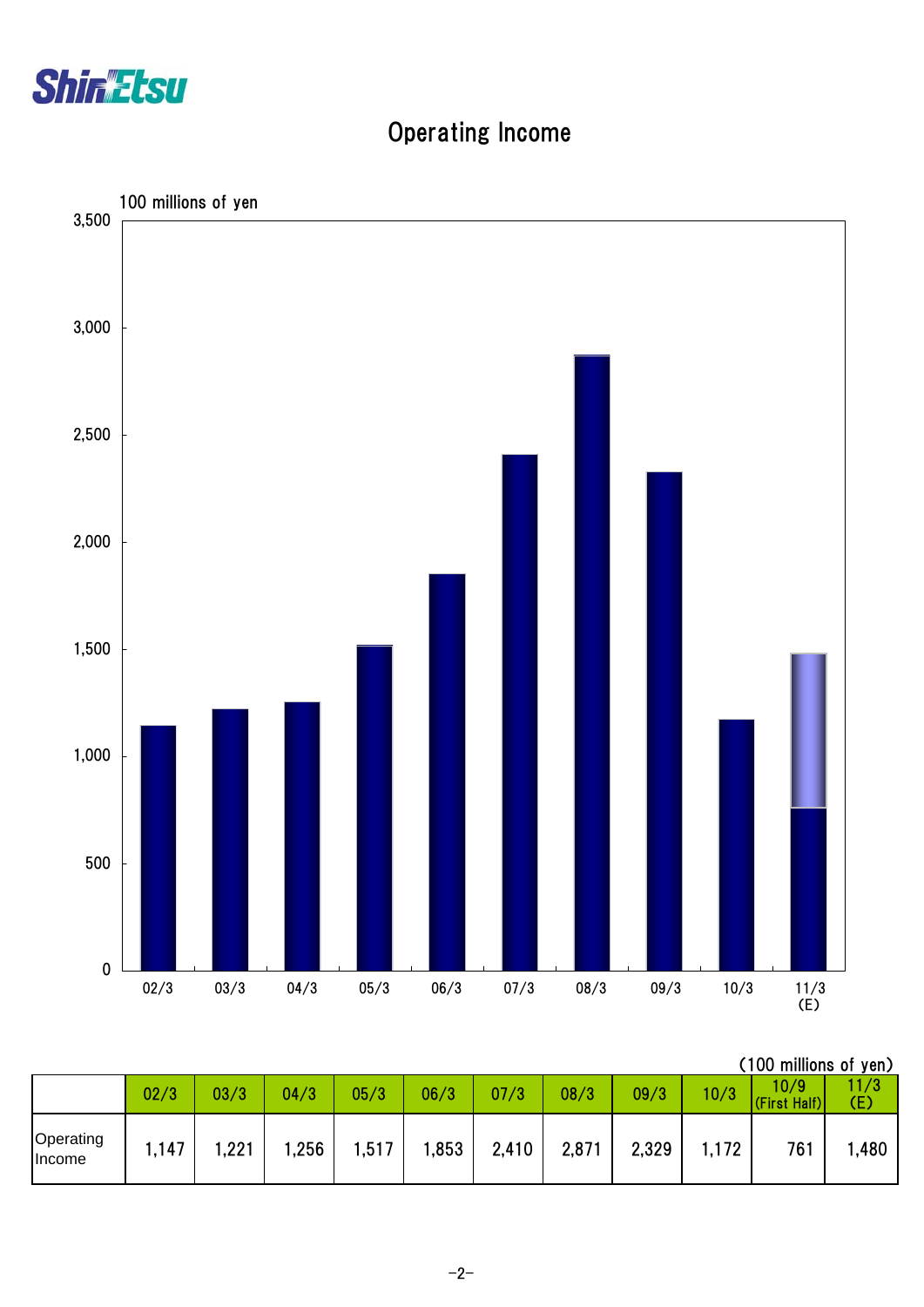

#### Ordinary Income



|                    |       |      |      |       |       |       |       |       |       | (100 millions of yen) |             |
|--------------------|-------|------|------|-------|-------|-------|-------|-------|-------|-----------------------|-------------|
|                    | 02/3  | 03/3 | 04/3 | 05/3  | 06/3  | 07/3  | 08/3  | 09/3  | 10/3  | 10/9<br>(First Half)  | 11/3<br>(E) |
| Ordinary<br>Income | .170، | ,221 | ,256 | 1,515 | 1,850 | 2,470 | 3,000 | 2,505 | .270, | 812                   | ,600        |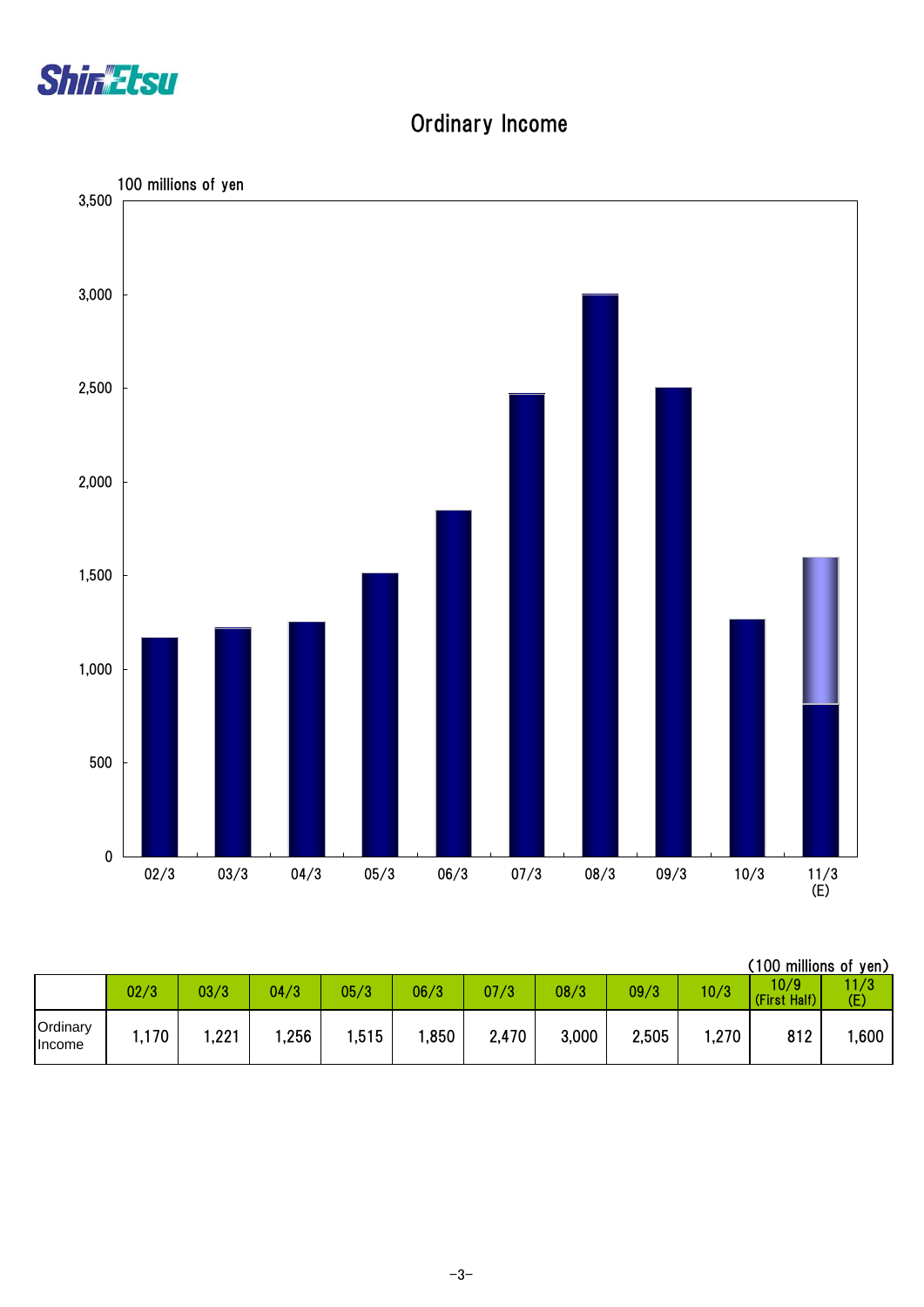

#### Net Income



|            |      |      |      |      |      |       |      |       |      | (100 millions of yen) |             |
|------------|------|------|------|------|------|-------|------|-------|------|-----------------------|-------------|
|            | 02/3 | 03/3 | 04/3 | 05/3 | 06/3 | 07/3  | 08/3 | 09/3  | 10/3 | 10/9<br>(First Half)  | 11/3<br>(E) |
| Net Income | 685  | 730  | 748  | 932  | .150 | 1,540 | ,836 | 547,، | 839  | 623                   | 1,100       |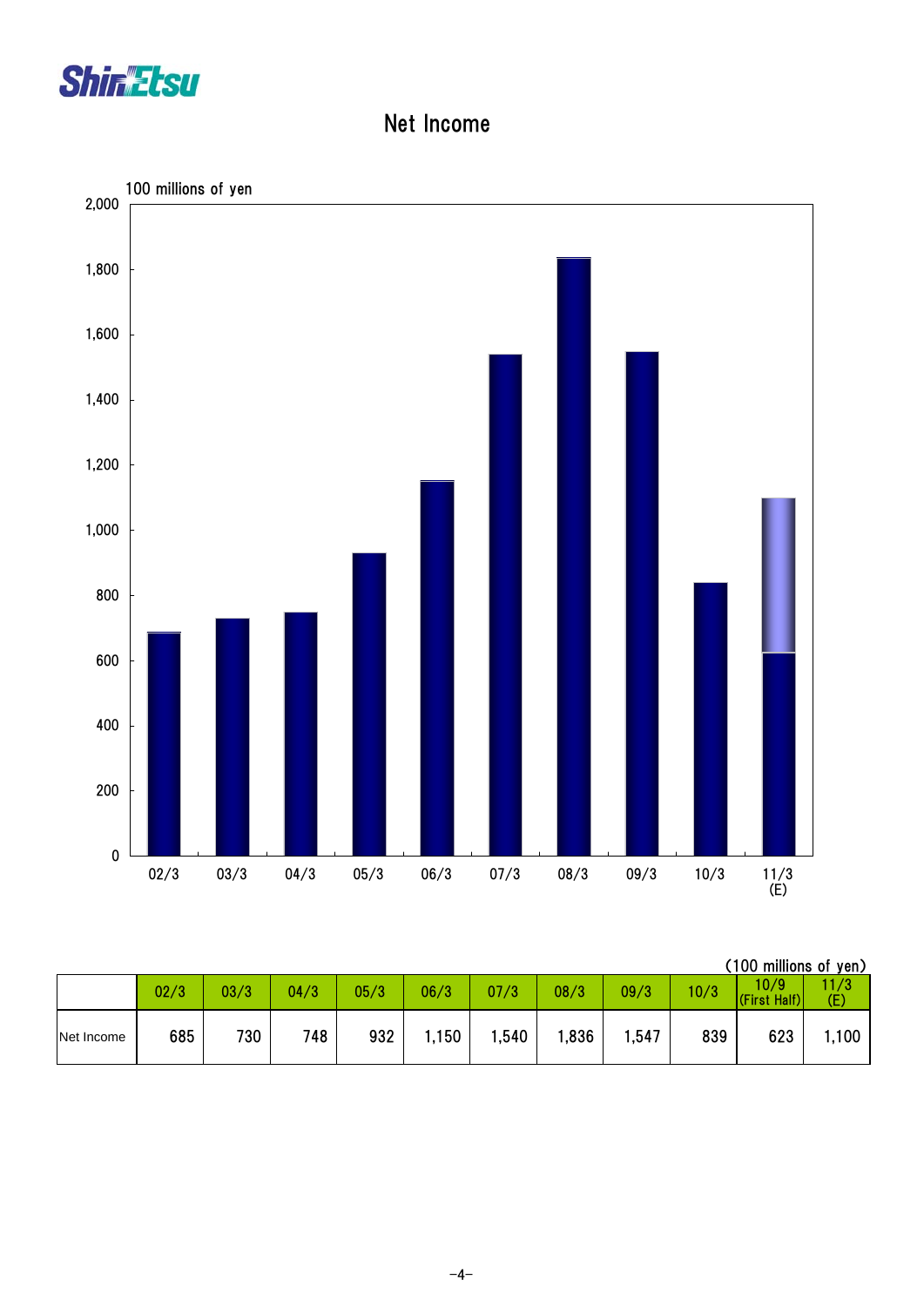

Net Income per Share



|                         |        |        |        |        |        |        |        |        |        |                      | (yen)  |
|-------------------------|--------|--------|--------|--------|--------|--------|--------|--------|--------|----------------------|--------|
|                         | 02/3   | 03/3   | 04/3   | 05/3   | 06/3   | 07/3   | 08/3   | 09/3   | 10/3   | 10/9<br>(First Half) | 11/3   |
| Net Income<br>per Share | 162.93 | 173.13 | 177.25 | 219.10 | 266.63 | 357.78 | 426.63 | 362.39 | 197.53 | 146.83               | 259.07 |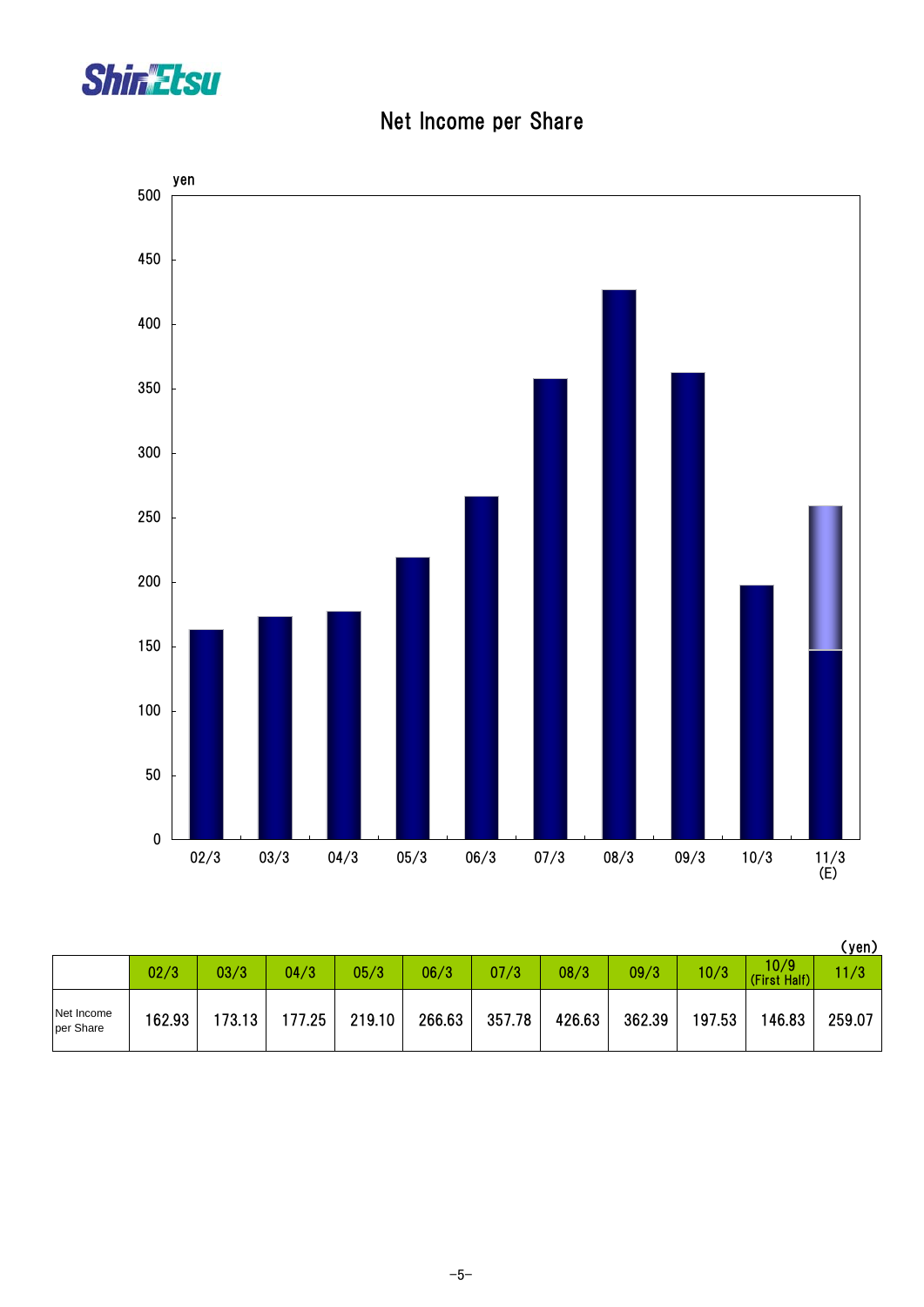



**Diversified Business** 

|                                           |       |       |       |       |       |       |       |       |       |                                               | <b>ATOO MINING OF JO</b> |                  |
|-------------------------------------------|-------|-------|-------|-------|-------|-------|-------|-------|-------|-----------------------------------------------|--------------------------|------------------|
|                                           | 02/3  | 03/3  | 04/3  | 05/3  | 06/3  | 07/3  | 08/3  | 09/3  | 10/3  |                                               | 10/3                     | 10/9<br>(First H |
| Organic and Inorganic<br><b>Chemicals</b> | 3,980 | 4,210 | 4,570 | 5,490 | 6,365 | 7.084 | 7.010 | 6.292 | 5.090 | PVC/Chlor-Alkali<br><b>Business</b>           | 2,377                    | .465             |
| <b>Electronics Materials</b>              | 2.265 | 2,434 | 2.622 | 3,069 | 3,614 | 4,794 | 5,647 | 4,675 | 3,171 | Silicones Business                            | 1,223                    | 717              |
| Functional Materials and<br><b>Others</b> | ,507  | .331  | 1.136 | 1,116 | ,300  | 1.169 | 1.107 | ,041  | 907   | <b>Specialty Chemicals</b><br><b>Business</b> | 805                      | 402              |

※1 From 2011 onward the business segments are in the new structure due to applying to the changes of Japanese ccounting standard.

※2 The result for FY2010 is shown in both previous structure and new structure.

#### (100 millions of yen) (First Half) 2,377 1,465 Business 805 402 Semiconductor Silicon Business 2,540 1,424 Electronics & Functional Materials Business 1,138 696 Diversified Business | 1,085 | 622

#### Net Sales by Segment (Consolidated)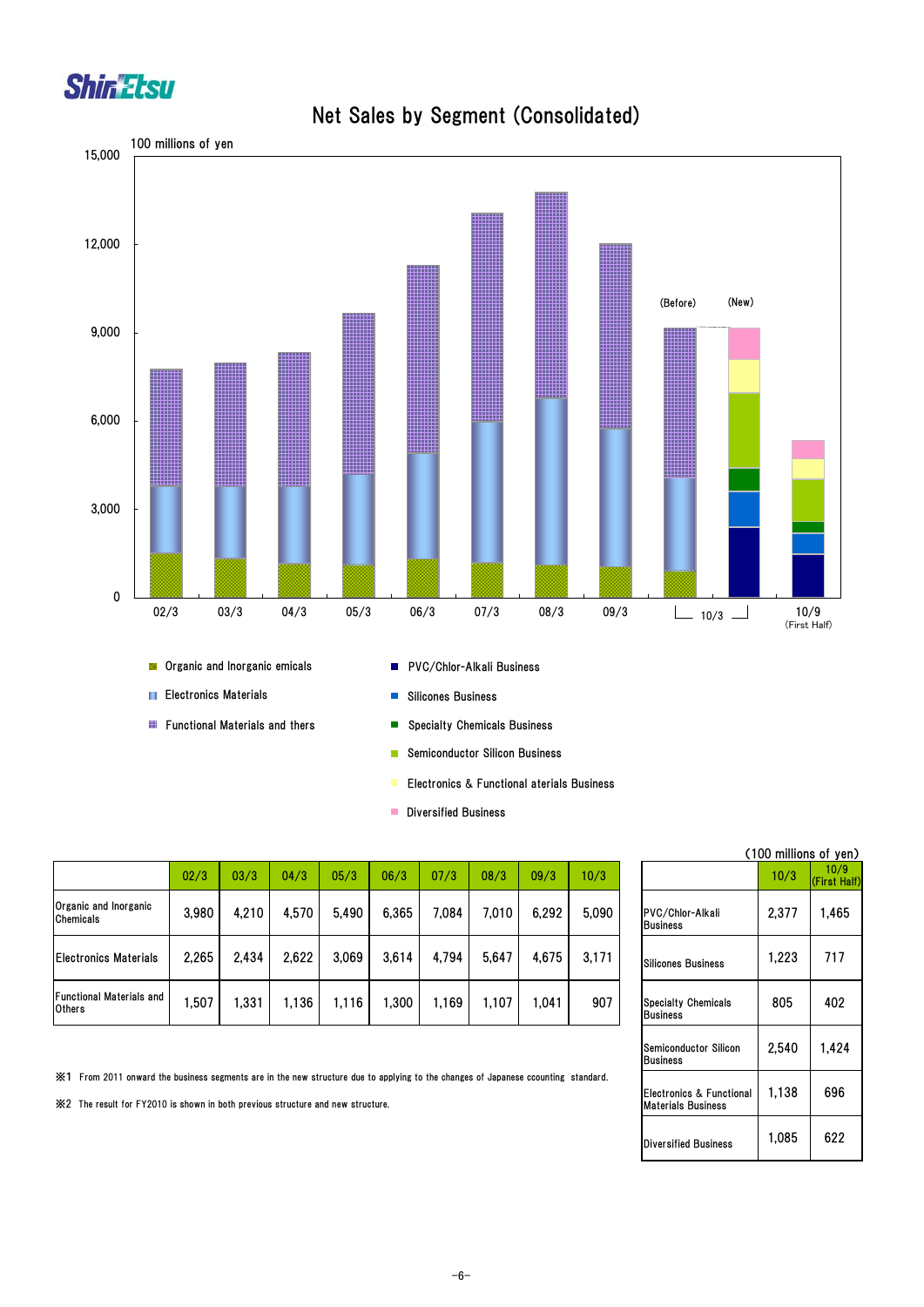



#### Operating Income by Segment (Consolidated)

**Diversified Business** 

|                                           |      |      |      |      |      |      |      |       |      |                                               | <b>LIUU MIIIIUNS OL YE</b> |                  |
|-------------------------------------------|------|------|------|------|------|------|------|-------|------|-----------------------------------------------|----------------------------|------------------|
|                                           | 02/3 | 03/3 | 04/3 | 05/3 | 06/3 | 07/3 | 08/3 | 09/3  | 10/3 |                                               | 10/3                       | 10/9<br>(First H |
| Organic and Inorganic<br><b>Chemicals</b> | 488  | 624  | 651  | 779  | 962  | ,067 | 995  | 952   | 611  | PVC/Chlor-Alkali<br><b>Business</b>           | 196                        | 93               |
| <b>Electronics Materials</b>              | 337  | 352  | 422  | 537  | 653  | ,066 | ,621 | 1,122 | 395  | Silicones Business                            | 249                        | 175              |
| <b>Functional Materials</b><br>and Others | 322  | 243  | 182  | 201  | 240  | 276  | 260  | 257   | 180  | <b>Specialty Chemicals</b><br><b>Business</b> | 139                        | 60               |

| (TUU MIIIIIONS OF YEN) |                      |
|------------------------|----------------------|
| 10/3                   | 10/9<br>(First Half) |
|                        |                      |

226 210

307 180

Business

Semiconductor Silicon

Electronics & Functional Materials Business

Diversified Business | 68 | 42

 $(100 \text{ million})$ 

※1 From 2011 onward the business segments are in the new structure due to applying to the changes of Japanese ccounting standard.

※2 The result for FY2010 is shown in both previous structure and new structure.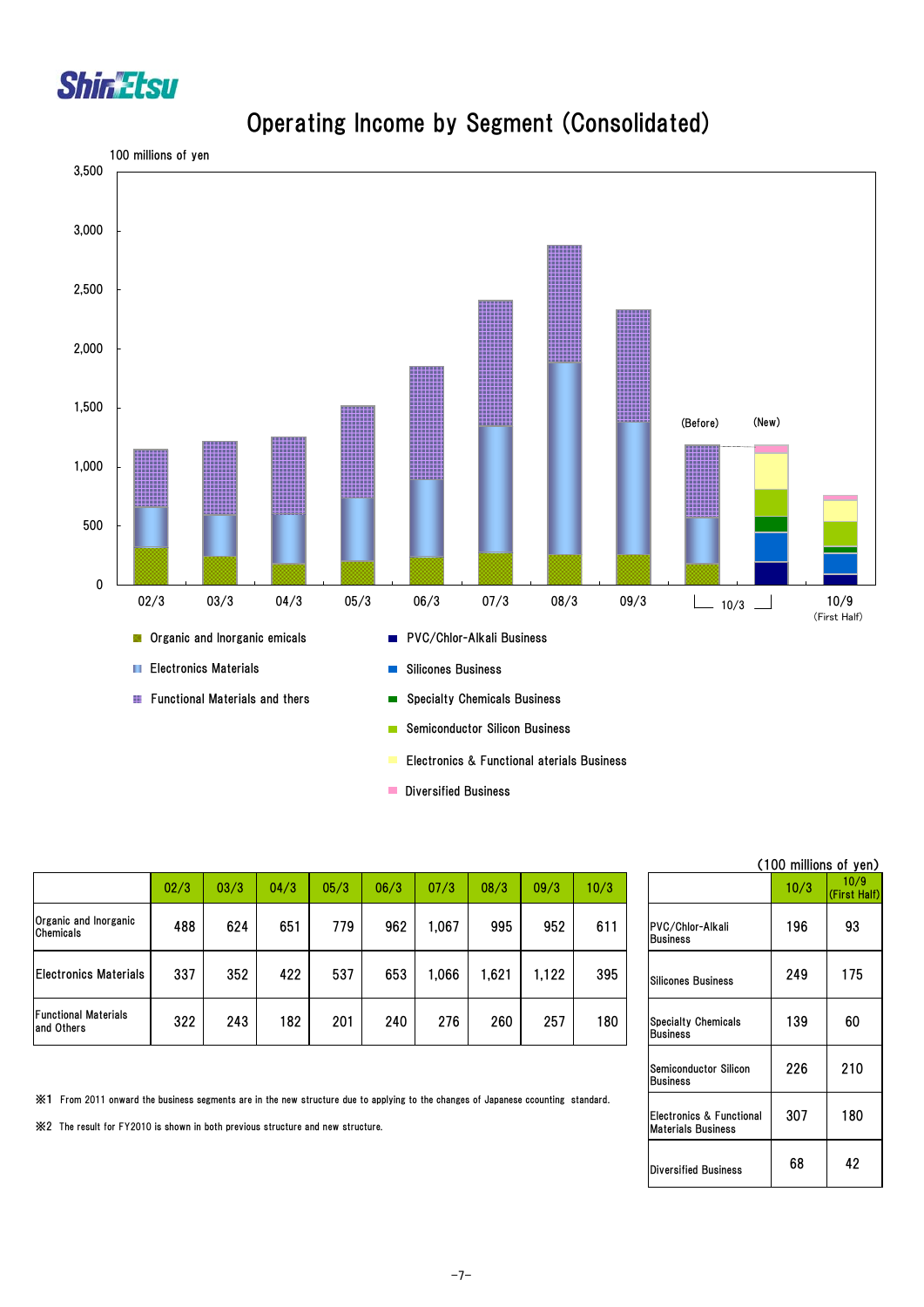

Ordinary Income to Net Sales Ratio



Net Income to Net Sales Ratio

0 3 6 9 12 15 02/3 03/3 04/3 05/3 06/3 07/3 08/3 09/3 10/3 10/9 (First Half)

(%)

|                                              |      |      |      |      |      |      |      |      |      | (%)                  |
|----------------------------------------------|------|------|------|------|------|------|------|------|------|----------------------|
|                                              | 02/3 | 03/3 | 04/3 | 05/3 | 06/3 | 07/3 | 08/3 | 09/3 | 10/3 | 10/9<br>(First Half) |
| Ordinary Income to Net<br><b>Sales Ratio</b> | 15.1 | 15.3 | 15.1 | 15.7 | 16.4 | 18.9 | 21.8 | 20.9 | 13.9 | 15.2                 |
| Net Income to Net<br><b>Sales Ratio</b>      | 8.8  | 9.2  | 9.0  | 9.6  | 10.2 | 11.8 | 13.3 | 12.9 | 9.1  | 11.7                 |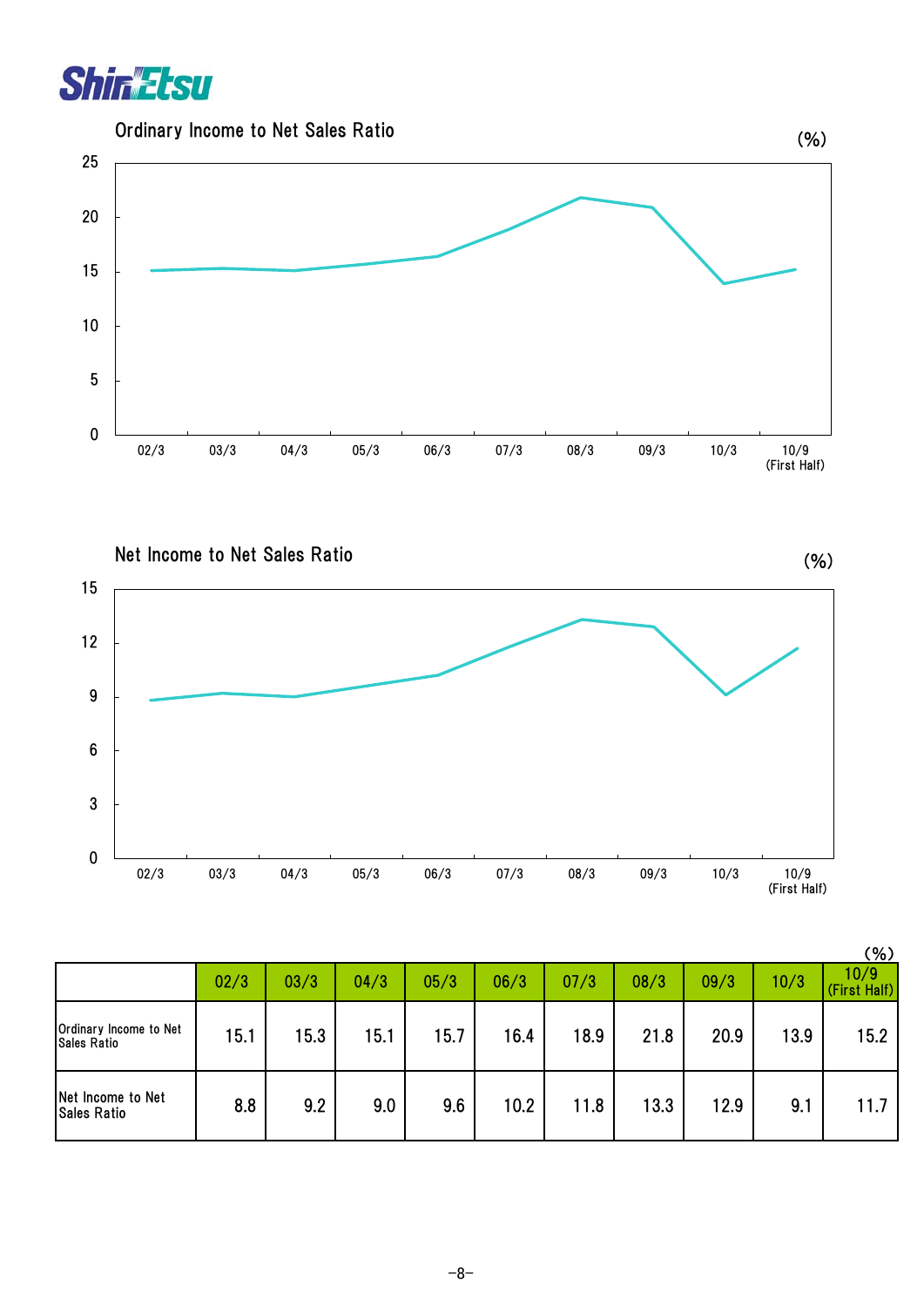

#### Total Assets



#### Net Assets



|       | (100 millions of yen) |      |  |
|-------|-----------------------|------|--|
| ററ ⁄ാ | 1072.                 | 10/9 |  |

|                   | 02/3   | 03/3   | 04/3  | 05/3                                       | 06/3 | 07/3              | 08/3   | 09/3   | 10/3             | 10/9<br>(First Half) |
|-------------------|--------|--------|-------|--------------------------------------------|------|-------------------|--------|--------|------------------|----------------------|
| Total Assets      | 12,884 | 13,109 |       | 13,862   14,762   16,713   18,600   19,185 |      |                   |        | 16,849 | 17,691           | 17,778               |
| <b>Net Assets</b> | 8,121  | 8,470  | 9,007 | 9,963                                      |      | $11,737$   13,603 | 14,837 | 14,074 | $ 14,742\rangle$ | 14,762               |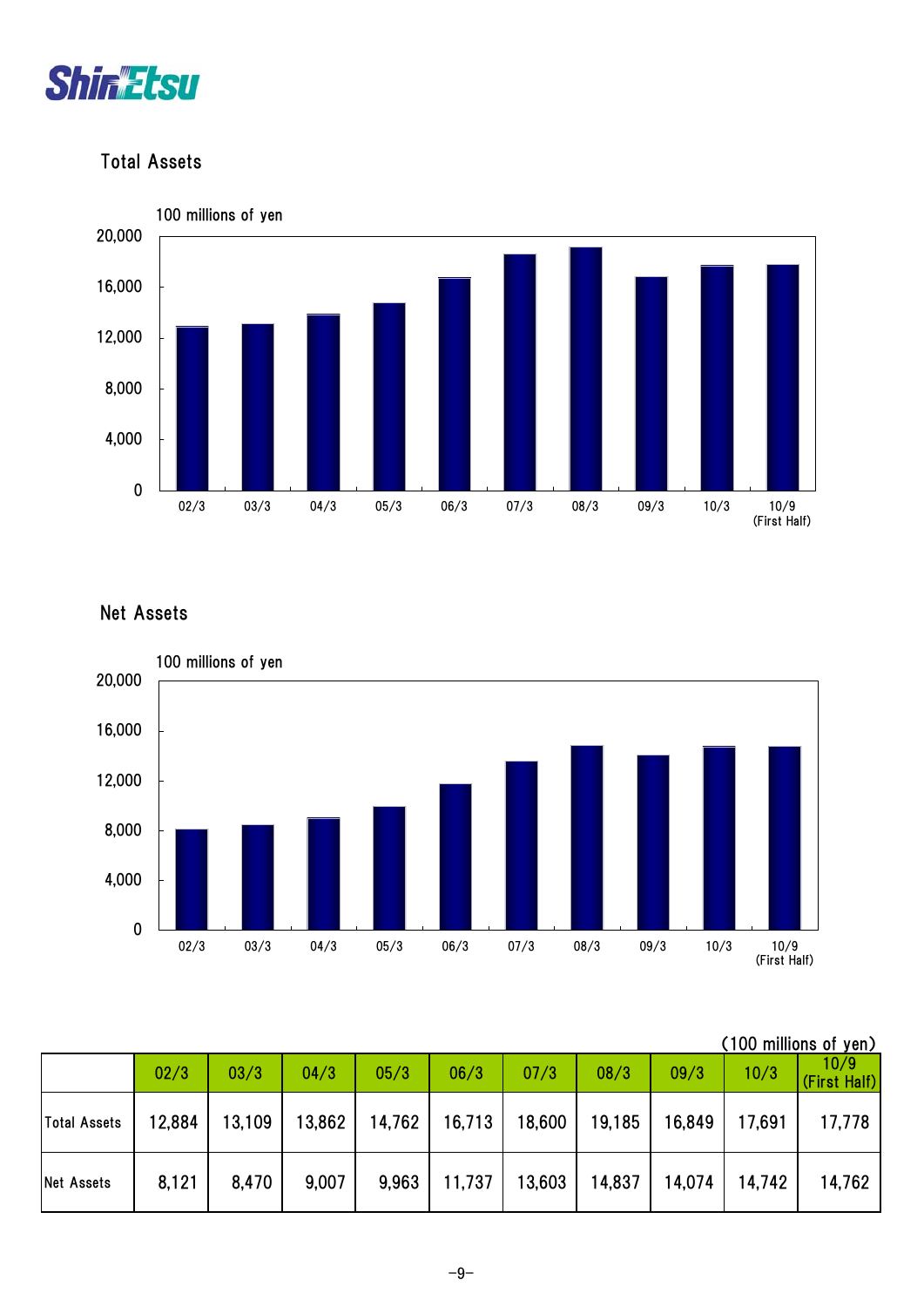

Equity Ratio (Consolidated)



Return on Equity, Return (Ordinary Income) on Total Assets (Consolidated)



| - Return (Ordinary Income) on Total Assets |  |  |
|--------------------------------------------|--|--|
|--------------------------------------------|--|--|

|                                                       |      |      |      |      |      |      |      |      |      | (% )                 |
|-------------------------------------------------------|------|------|------|------|------|------|------|------|------|----------------------|
|                                                       | 02/3 | 03/3 | 04/3 | 05/3 | 06/3 | 07/3 | 08/3 | 09/3 | 10/3 | 10/9<br>(First Half) |
| <b>Equity Ratio</b>                                   | 63.0 | 64.6 | 65.0 | 67.5 | 70.2 | 71.0 | 75.0 | 81.1 | 80.9 | 80.6                 |
| Return on Equity                                      | 9.0  | 8.8  | 8.6  | 9.8  | 10.6 | 12.4 | 13.3 | 11.0 | 6.0  | 8.7<br>(p.a.)        |
| Return (Ordinary<br>Income) on Total<br><b>Assets</b> | 9.2  | 9.4  | 9.3  | 10.6 | 11.8 | 14.0 | 15.9 | 13.9 | 7.4  | 9.2<br>(p.a.)        |